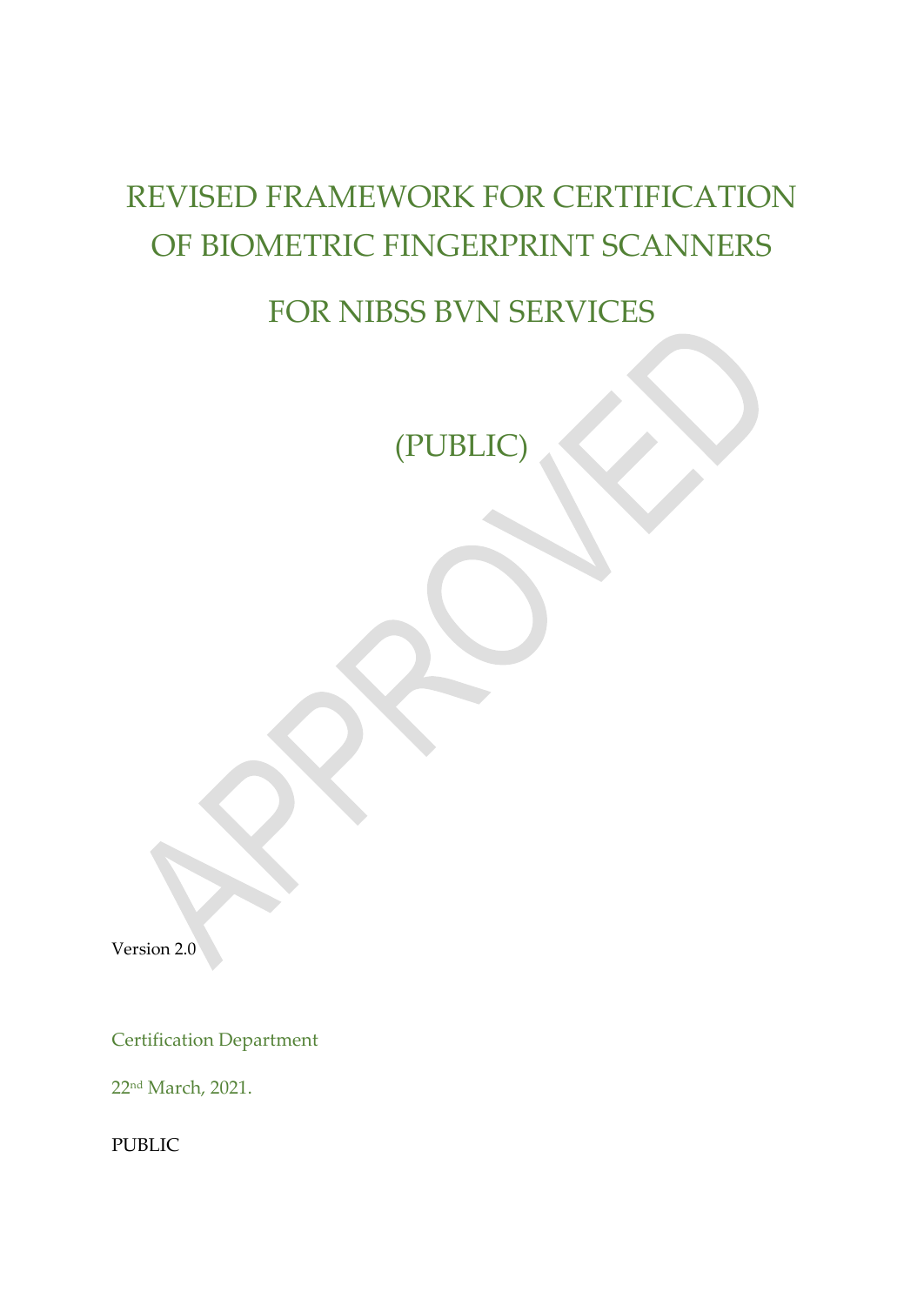| Date of                 | Responsible      | <b>Summary of Change</b>   | <b>Version</b> |
|-------------------------|------------------|----------------------------|----------------|
| Change                  |                  |                            |                |
|                         | Certification    | Document Creation          | 1.0            |
|                         | /Operations      |                            |                |
| 22 <sup>nd</sup> March, | 1. Certification | 1. Process of integrating  | 2.0            |
| 2021                    | 2. Product       | <b>Scanners into NIBSS</b> |                |
|                         | management       | Application                |                |
|                         | 3. EPMO          | 2. Implementation fee      |                |
|                         | 4. Identity      | 3. Stakeholders            |                |
|                         | management       | Responsibilities           |                |
|                         |                  |                            |                |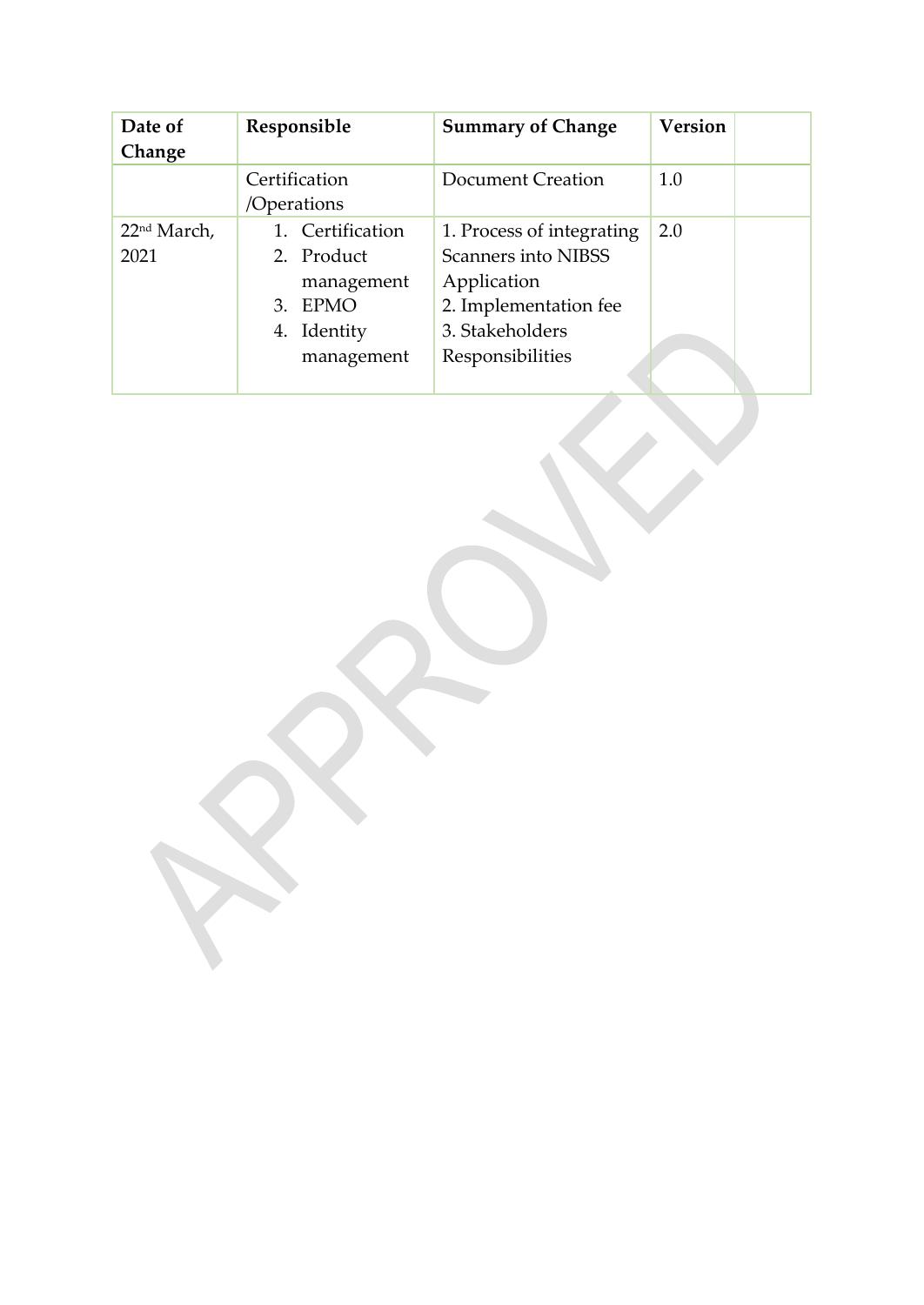## Contents

| $\mathbf{1}$ |               |       |  |
|--------------|---------------|-------|--|
|              | 1.1           |       |  |
| 2.           |               |       |  |
|              | 2.1           |       |  |
|              | $2.2^{\circ}$ |       |  |
| 3.           |               |       |  |
|              | 3.1           |       |  |
|              |               | 3.1.1 |  |
|              |               | 3.1.2 |  |
|              |               | 3.1.3 |  |
|              |               | 3.1.4 |  |
|              |               | 3.1.5 |  |
|              | 3.2           |       |  |
|              | 3.3           |       |  |
|              |               | 3.3.1 |  |
|              |               | 3.3.2 |  |
|              |               | 3.3.3 |  |
| 4.           |               |       |  |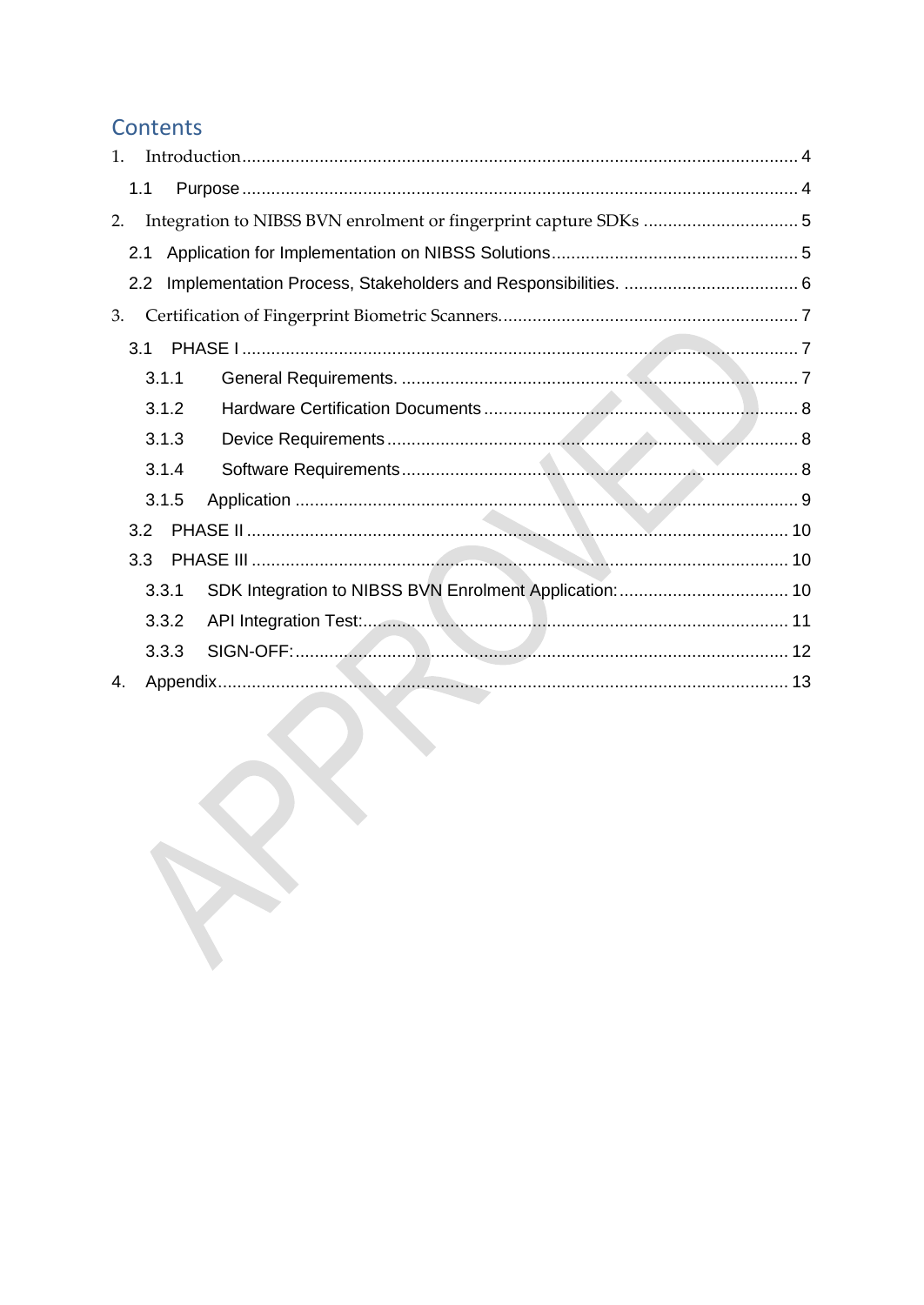## <span id="page-3-0"></span>**1. Introduction**

This document outlines the process by which NIBSS considers biometric devices for implementation on NIBSS solutions/platforms for the purpose of biometric enrolment or Verification.

### <span id="page-3-1"></span>**1.1 Purpose**

The purpose of the document is to provide information to the public who wish to certify

biometric capture devices to be used in the Nigeria financial space.

- To provide information to stakeholders who wish to apply to have their certified fingerprint biometric capture device implemented by NIBSS for biometric verification on NIBSS channels.
- To provide information to stakeholders who wish to apply to have their certified fingerprint biometric capture device implemented by NIBSS for biometric enrolment on NIBSS channels.
- To provide the industry with the list of certified devices and applications.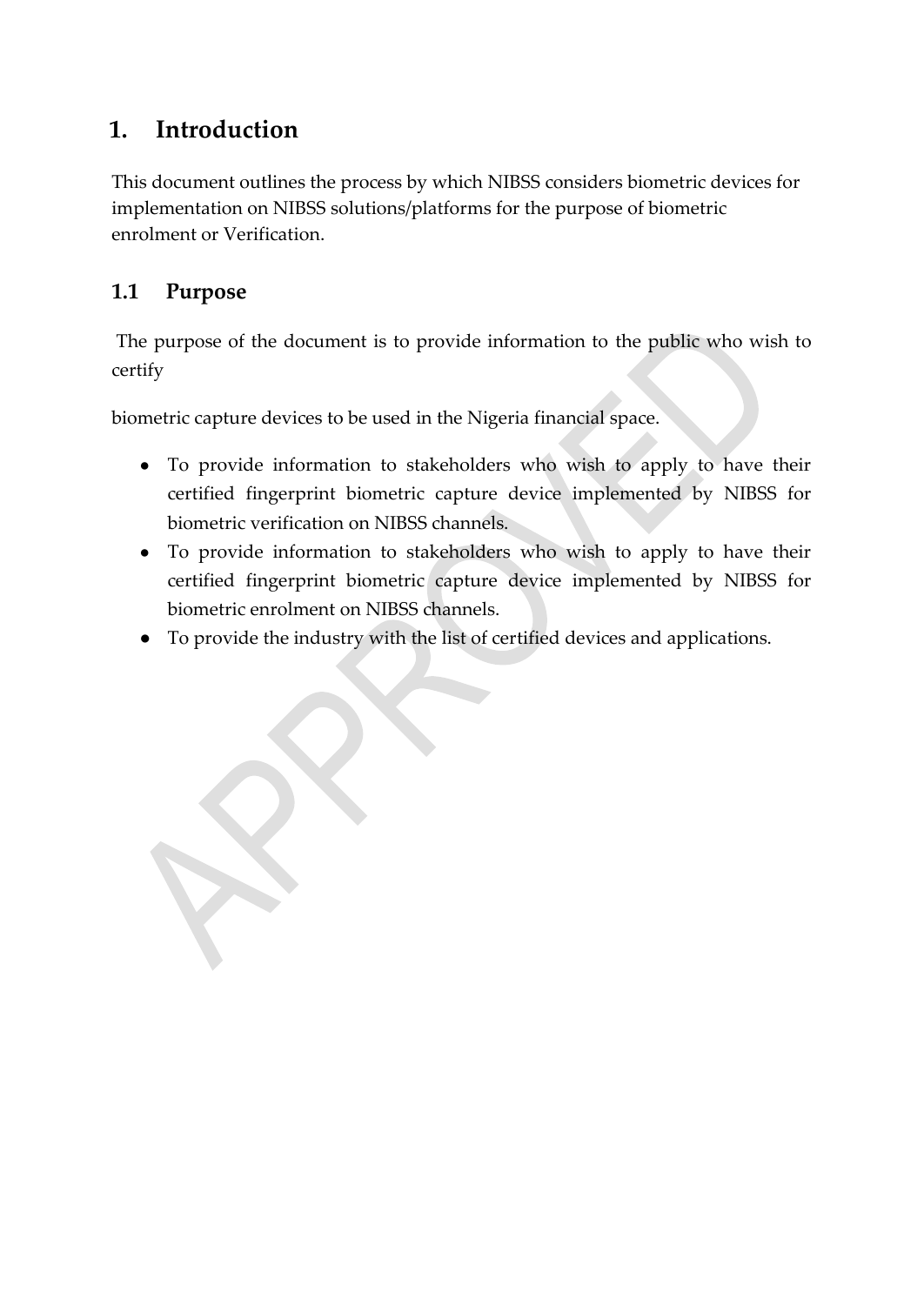## <span id="page-4-0"></span>**2. Integration to NIBSS BVN enrolment or fingerprint capture SDKs**

Interested stakeholders may request for NIBSS to implement a certified fingerprint capture device for use on NIBSS solutions. These solutions include the following.

- NIBSS Biometric Authentication Service SDK
- NIBSS Desktop Fingerprint Capture Tool
- NIBSS Desktop Offline Enrolment Application (4-4-2 only)
- NIBSS Android Enrolment SDK

### <span id="page-4-1"></span>**2.1 Application for Implementation on NIBSS Solutions**

Stakeholders who wish to have their biometric devices implemented with NIBSS for the capture of Biometrics on its solutions must apply for consideration. Applicants shall enquire from NIBSS on the status of applications.

NIBSS reserves the right to suspend applications for implementation on any of its solutions. Suspension may be due to ongoing implementations or a lack of a business need.

The process for Applications is detailed below.

- 1. Applicant shall make a formal request for implementation stating the specific solution/solutions on which implementation is desired.
- 2. Applicants shall submit two units of the devices for review.
- 3. NIBSS shall review the application with consideration to the following.
	- a. Value over existing alternatives
	- b. Technical/Functional capabilities of the submitted device
	- c. Non-functional characteristics of the devices e.g. durability, portability, fitness for use
	- d. Unit cost

NIBSS May revise the scope of implementation to include or remove certain solutions.

- 4. NIBSS may subject devices to performance and/or durability tests. Applicants may be required to replace devices that fail or are damaged during testing.
- 5. NIBSS reserves the right to decline applications. This may result from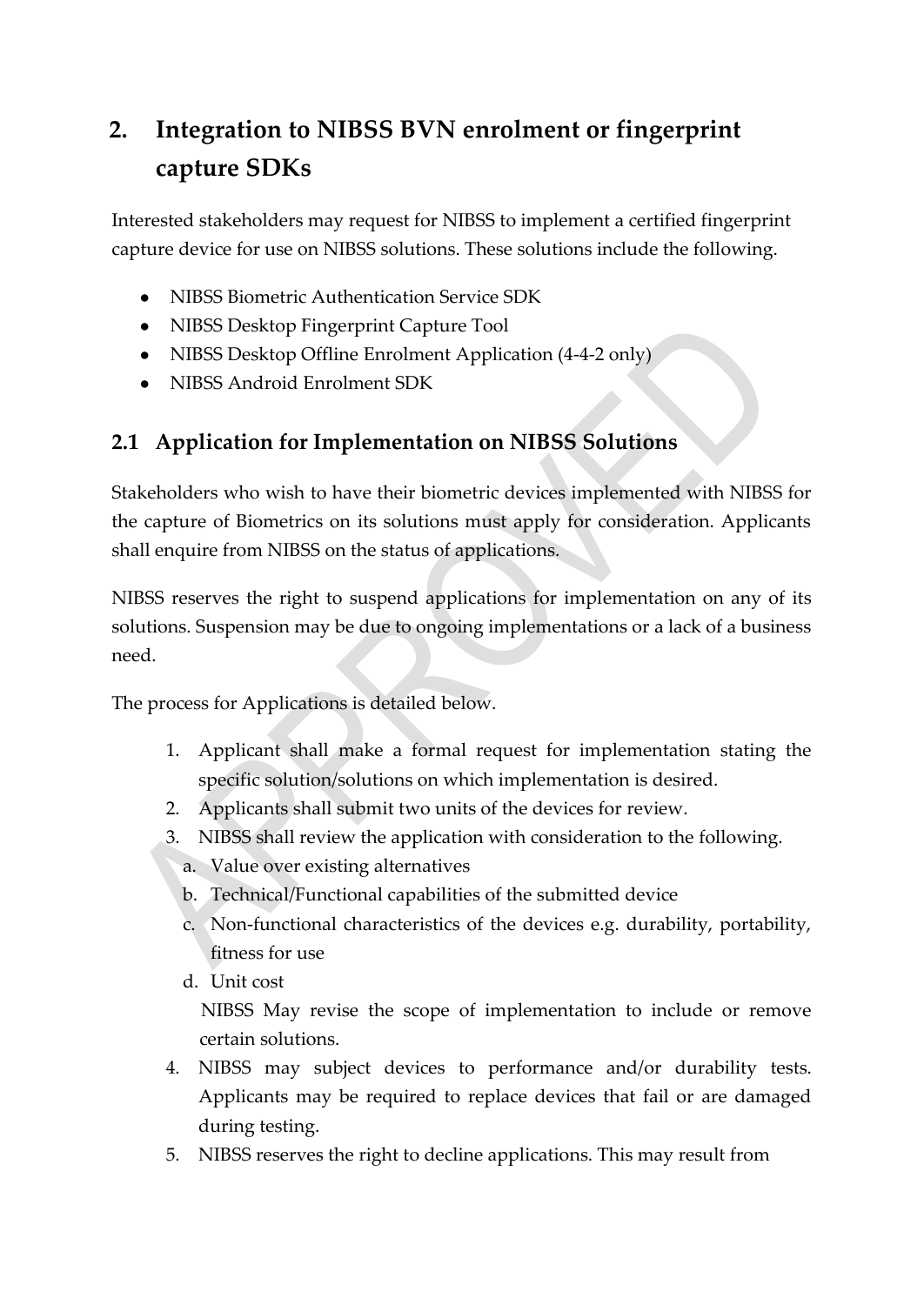- a. Lack of value of new device over existing options
- b. Failure of device to meet non-functional requirements that may limit its fitness for use e.g., user experience/ease of use, durability, portability
- c. Resource constraints

NIBSS shall return devices submitted where application is declined.

- 6. Where such a request is accepted, the Applicant must embark on a certification exercise with NIBSS.
- 7. Upon successful certification, NIBSS shall advise on a period for implementation; this period shall fall within 6 months from the date of completion of certification.
- 8. A fee of N3,000,000 is charged for implementation on each solution. The Applicant must make the payment prior to commencement of the implementation.
- 9. Any significant change/update to a device or its software that may require a reimplementation shall be subject to a review by NIBSS. The applicant is required to notify NIBSS of such change. Where the change is substantial, NIBSS may require that the customer reapply for implementation. Additionally, NIBSS reserves the right to discontinue support for such devices or the updated model(s).

#### <span id="page-5-0"></span>**2.2 Implementation Process, Stakeholders and Responsibilities.**

|    | <b>ACTIONS</b>                                            |
|----|-----------------------------------------------------------|
| 1. | Receive application                                       |
| 2. | Verify application and supporting documentation           |
| 3. | Review application and secure approval for implementation |
| 4. | Schedule implementation in Product Roadmap                |
| 5. | <b>Share Project Timeline</b>                             |
| 6. | Close out project                                         |
| 7. | Roll-out updated SDKs                                     |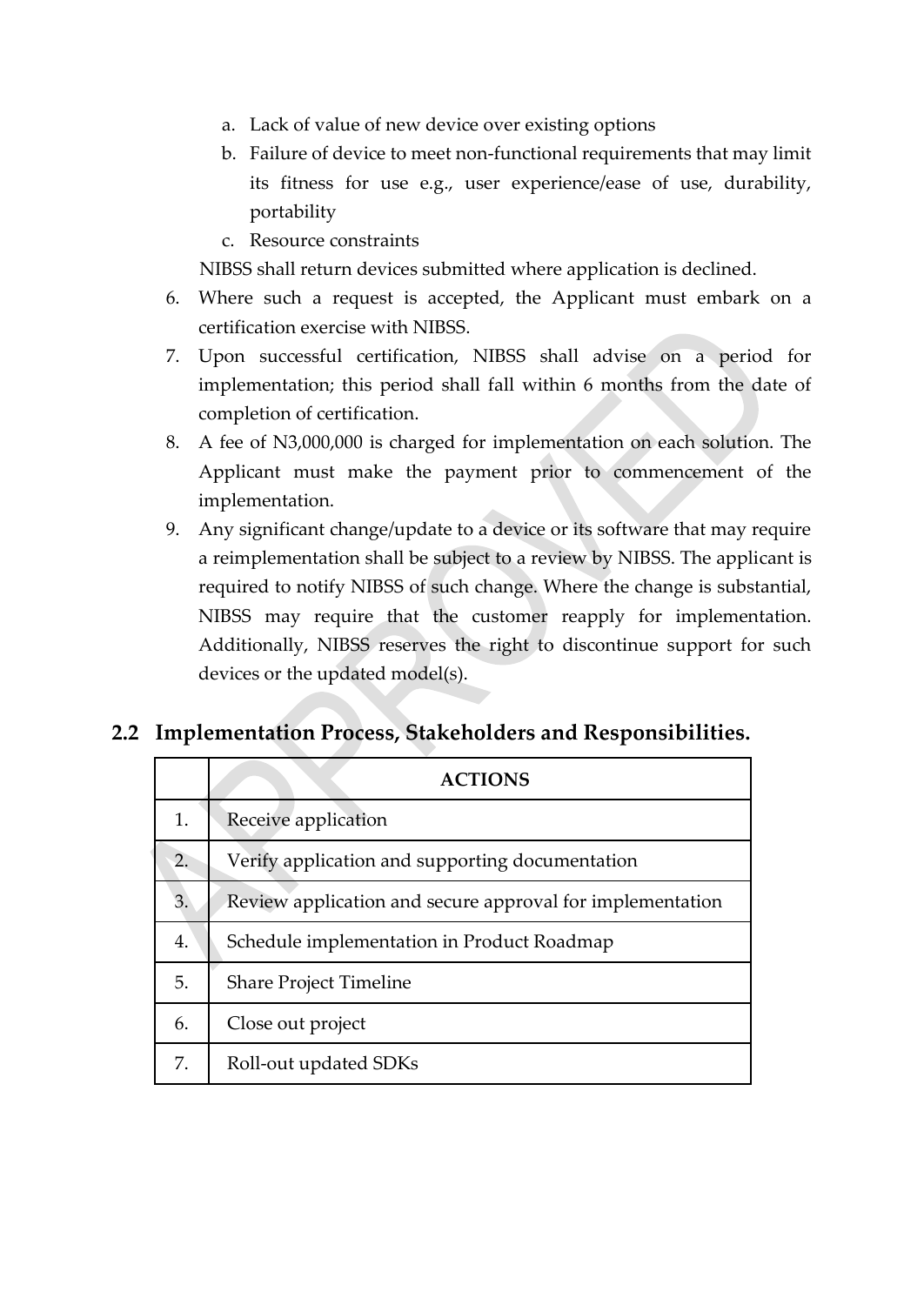## <span id="page-6-0"></span>**3. Certification of Fingerprint Biometric Scanners.**

The NIBSS certification process for Fingerprint Biometric Scanners shall be conducted in three phases. The first phase must be completed and signed off before proceeding to the next phase.

The three phases are detailed below.:

## <span id="page-6-1"></span>**3.1 PHASE I**

In this Phase, NIBSS shall verify that the device and the stakeholder presenting such device for certification meet NIBSS requirements for consideration and that sufficient information/resources are available for a successful certification exercise for the device.

The requirements for this phase are broken down into the following.

#### <span id="page-6-2"></span>**3.1.1 General Requirements.**

The following are required documentation that must be provided by interested stakeholders as part of the Phase I exercise.

- 1. Formal request for Biometric Certification: Applicants will submit a formal Letter of intent in hard copy directing it to the Managing Director (MD), Nigeria Interbank Settlement System, Plc.
- 2. Certificate of Incorporation.
- 3. Company profile.
- 4. Corporate Affairs Commission Form 07 Particulars of Directors.
- 5. Corporate Affairs Commission Form 02 Statement of company's share capital.
- 6. Notice of situation of address of the company.
- 7. Memorandum and Article of Association.
- 8. 3-year tax clearance certificate.
- 9. Sample Biometric Device & Software.
- 10. Completed Checklist.
- 11. Evidence of Certification fee payment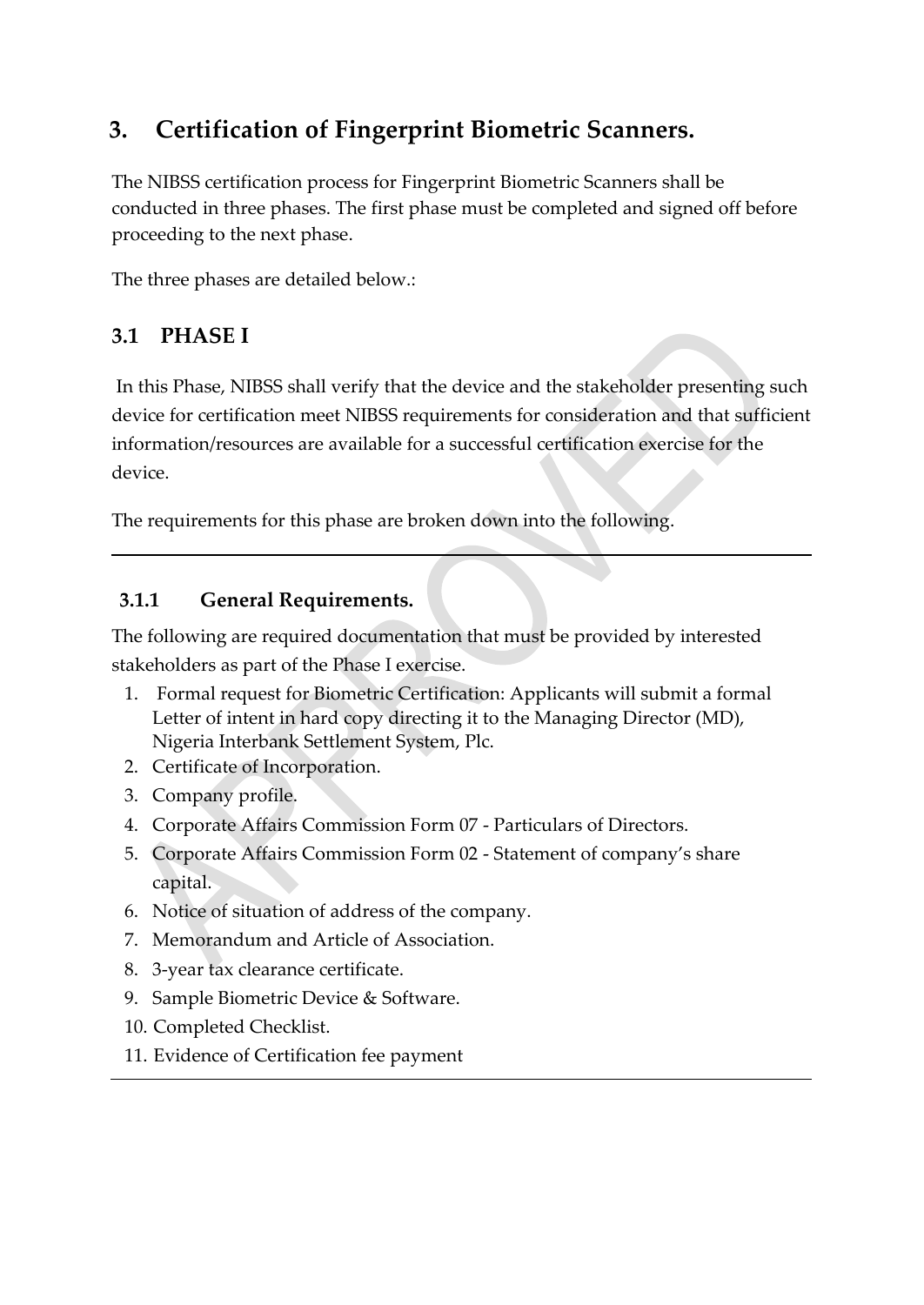#### <span id="page-7-0"></span>**3.1.2 Hardware Certification Documents**

The below are the documents required to be submitted along with the physical device(s) to be certified. Applicants are required to provide valid copies of the following:

- 1. ISO 9001 Certificate of device manufacturer
- 2. WHQL certificate (Windows Hardware Certification Report) of device drivers.
- 3. FBI PIV For 1 finger-print scanner type
- 4. FBI EBTS (APPENDIX F) For multiple fingerprint scanner type
- 5. Letter showing partnership between Vendor and Device Manufacturer.

#### <span id="page-7-1"></span>**3.1.3 Device Requirements**

The following is required:

- 1. Physical Biometric scanner device and its documents which includes name, serial no, manufacturer, firmware, software version for capture tool, fake detection tool and segmentation tool (applicable for a multiple finger-print scanner type).
- 2. Device Driver for installation.
- 3. SDK/TOE for running feature extraction. Software must be able to read. wsq image file and convert to ISO Template standard format (.dat).
- 4. Cable connectors and ports for connecting fingerprint acquisition device to computer USB port.

### <span id="page-7-2"></span>**3.1.4 Software Requirements**

The following is required:

- 1. Valid copies of ISO 19794–2 Compliance certificate/evidence.
- 2. Capture Tool.
- 3. Segmentation Tool (applicable for a multiple fingerprint scanner type).
- 4. Fake Detection Tool.
- 5. 5. Provision of 100,000 wsq image capture files which will be used for generation of Template files.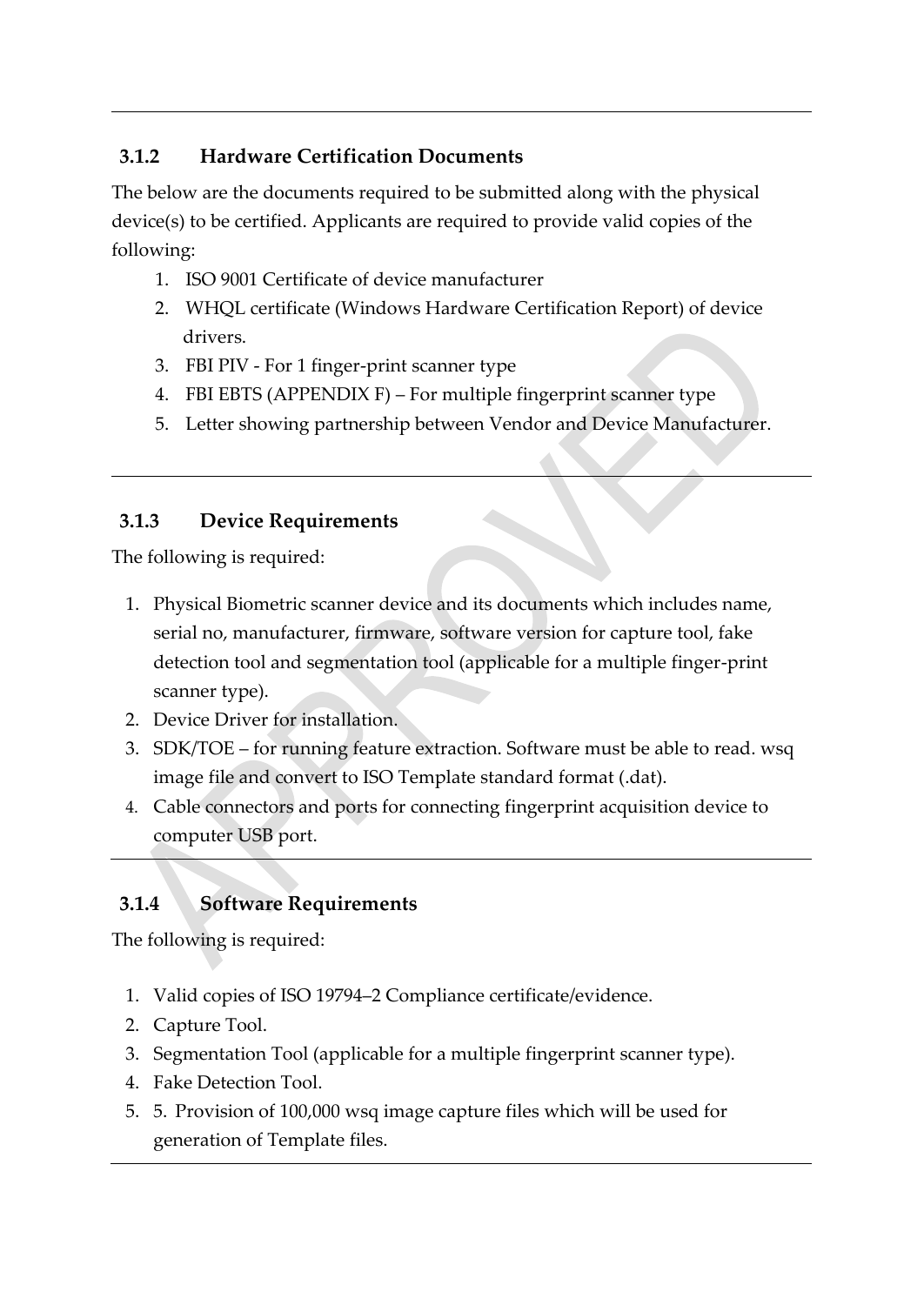#### <span id="page-8-0"></span>**3.1.5 Application**

NIBSS requires that all applicants submit a formal request for certification to the MD/CEO of NIBSS. After a successful due diligence process and execution of NDA/SLA, the Certification Team would request from the Vendor to submit copies of all requirements for biometric certification as captured in the subheadings section above. (ALL DOCUMENTS MUST BE RECEIEVED AT NIBSS WITHIN 3 WEEKS OF THE CERTIFICATION TEAM'S REQUEST. IF ANY DOCUMENT IS NOT SENT IN WITHIN 4 WEEKS, CERTIFICATION CYCLE IS CLOSED AND WOULD HAVE TO BE RE-OPENED AFRESH WITH NEW PAYMENT. IT IS IMPORTANT THAT ALL REQUIREMENTS BE OBTAINED BEFORE AN APPLICATION IS PUT FORWARD TO NIBSS FOR CERTIFICATION).

2. Once all requirements are verified to be okay, a timeline for certification (3 weeks) is shared with vendor/applicant and start date and end date clearly communicated.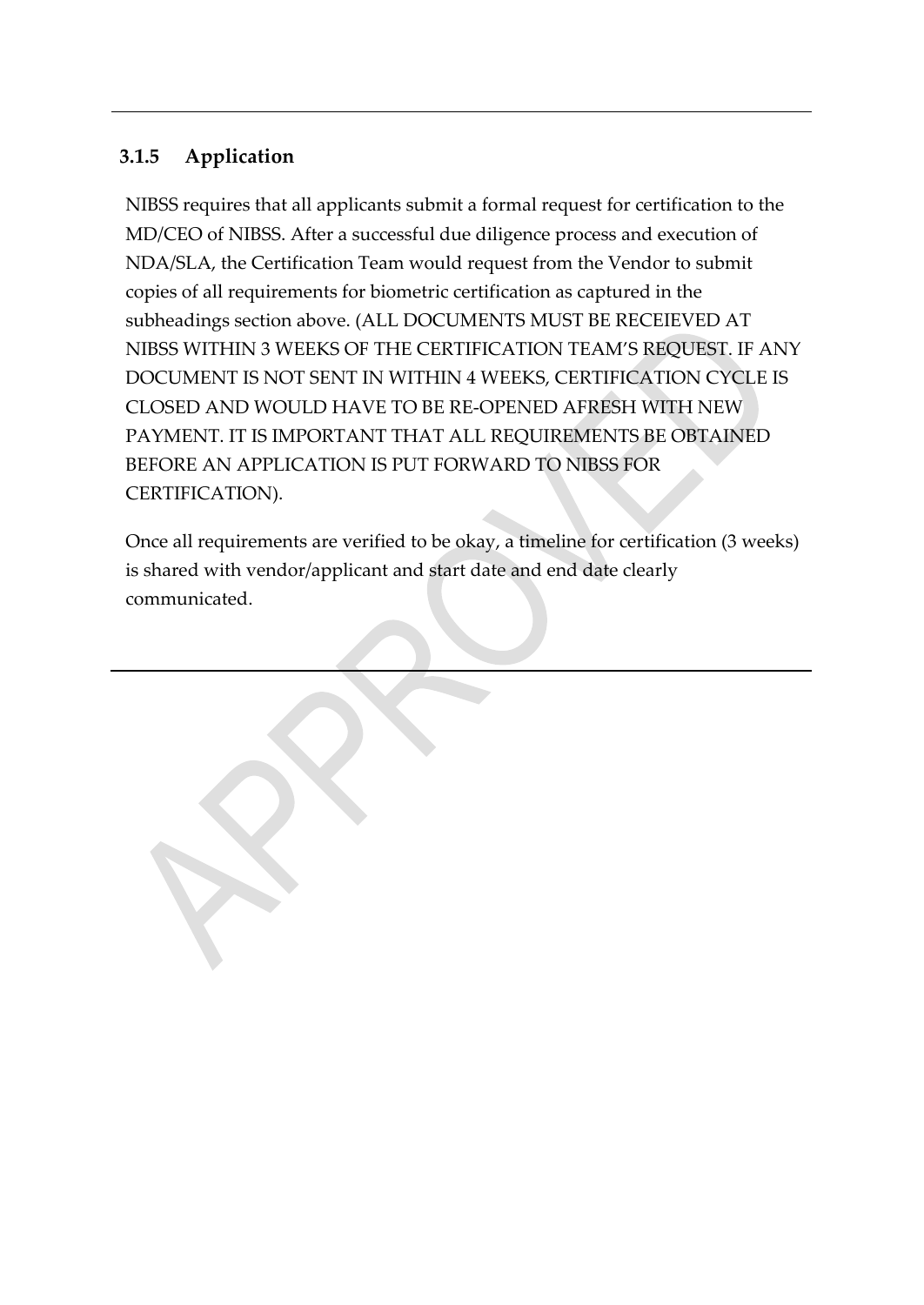#### <span id="page-9-0"></span>**3.2 PHASE II**

This phase includes the technical certification of the device. The timeline for Biometric Fingerprint Scanner certification is Three (3) weeks.

1. The certification exercise will commence on the device according to NIBSS' Standard procedure and specification for Biometric Certification. The team ensures test be completed within the specified timeline (except if some exceptional issues arise).

2. In the case of any error/difficulty during certification, the certification team notifies the applicant via email with evidence of the error, and feedback/resolution is expected within 5 days (maximum) in order to maintain the certification timeline of 3 weeks.

3. If applicants take longer than 5 days for feedback/resolution, certification is paused and new timeline communicated whenever applicant reverts.

4. If there are no errors encountered during testing (hardware and software), test reports and sign off documents, this will signify the clearance to begin the next face.

5. In the event of an upgrade in the device, or change in the device firmware, or the software version, at any time a recertification is required.

For single fingerprint device scanners only; certificate is issued on completion of certification.

### <span id="page-9-1"></span>**3.3 PHASE III**

#### <span id="page-9-2"></span>**3.3.1 SDK Integration to NIBSS BVN Enrolment Application:**

The implementation will follow NIBSS SDLC, this implementation would only commence when the Certification has been confirmed okay and fit in terms of device assessment.

Below are the processes for integrating the SDK after successful certification of the device scanner:

a) A review of the SDK with Vendor rep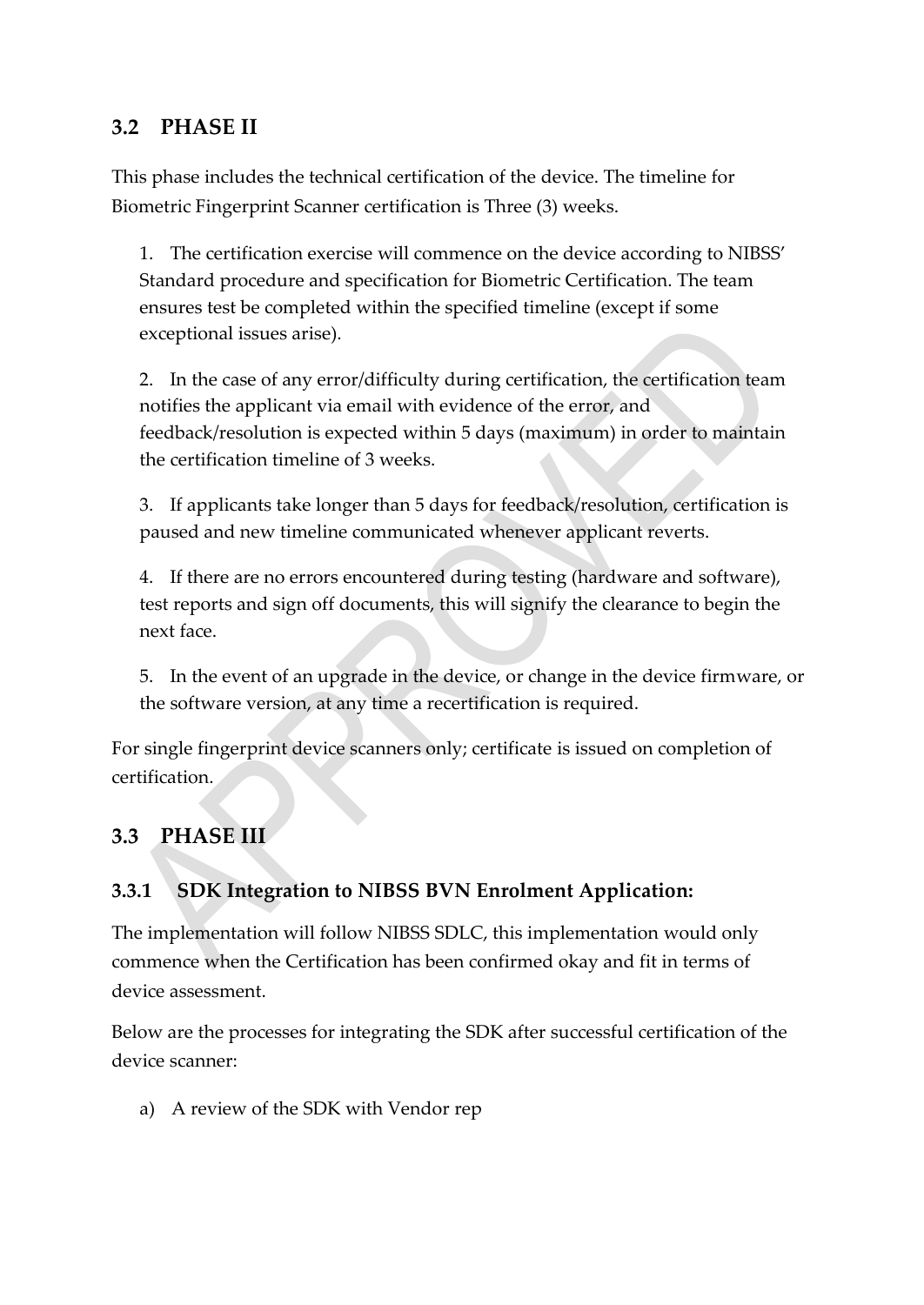b) Integration of the SDK to specified NIBSS application. A project/implementation plan would be shared with the vendor within 6 months from completion of certification. Vendor would be expected to assist with any technical support required during this process.

c) A controlled pilot would be held by NIBSS and the vendor. This may include field tests using the implemented device.

d) Upon successful completion of the pilot, NIBSS shall release updates SDKs/solutions on which the new device was implemented.

e) Certificate will be issued on completion of the sdk integration to the enrollment application and successful pilot run (see Appendix)

#### **VERIFICATION:**

For certified single fingerprint scanners:

- 1. The vendor will be required to collaborate with a bank on purchasing this device.
- 2. The bank will integrate to the BVN Fingerprint API or BAS OFF US service for the purpose of **verification**.

**N.B: BVN Fingerprint API or BAS OFF US service are available to only the banks for integration.**

The test plan for verification involves **three** levels of testing:

#### <span id="page-10-0"></span>**3.3.2 API Integration Test:**

For this integration test, the test plan involves 3 levels of testing:

#### 1**. API Integration Test:**

Test scenarios at this time will not be hitting the staging environment. We would only be testing the API security and validation features and not the verification.

#### 2**. Verification Test** –

Provision of 2 persons' valid BVNs: The Institution provides a valid BVN or two; BVN of the person(s) that will be verifying his/her details which includes demography details (fingerprints) to be inserted into our staging environment.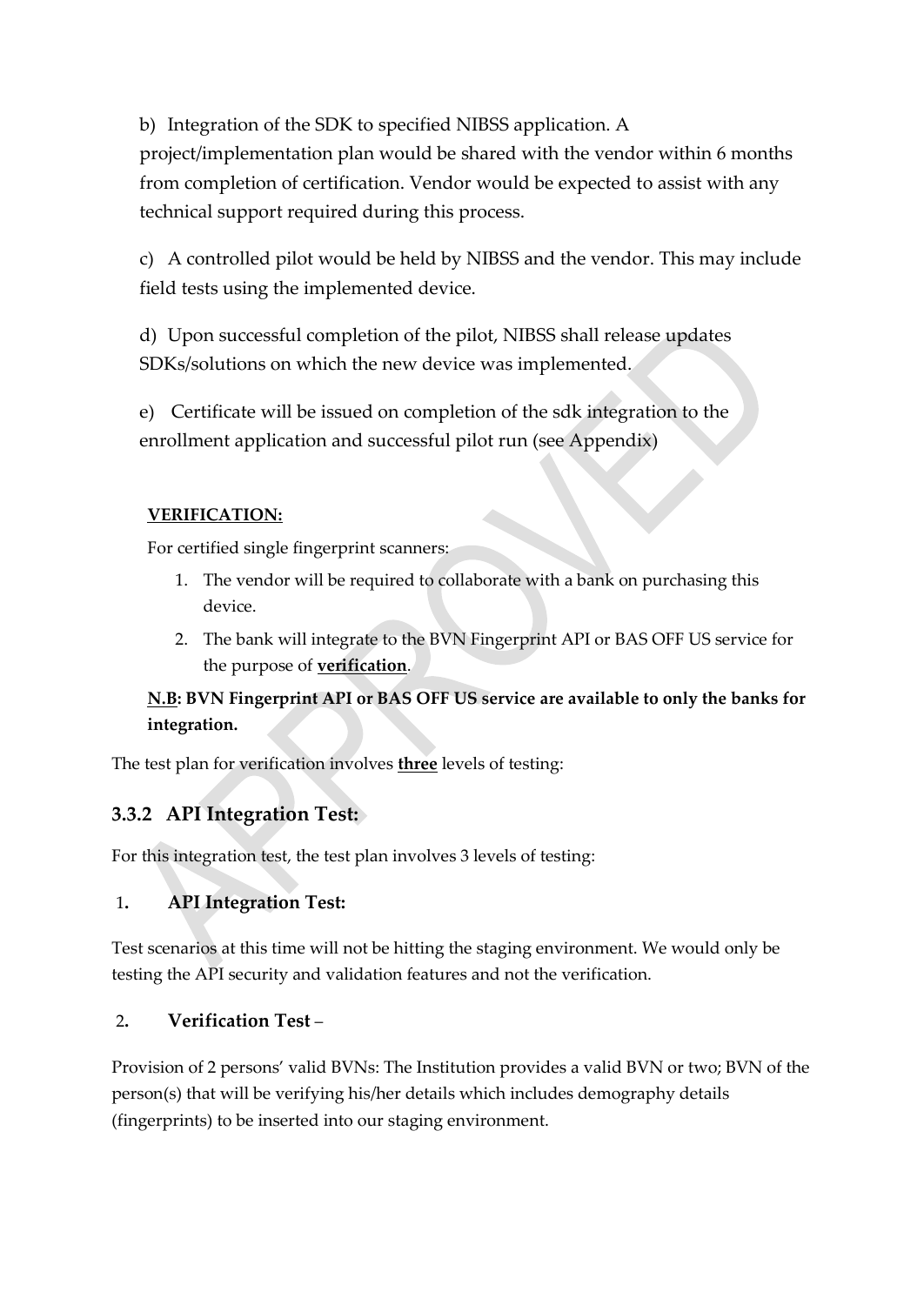#### 3**. Liveness Detection Test:**

To certify that the single fingerprint scanner can do liveness detection.

#### <span id="page-11-0"></span>**3.3.3 SIGN-OFF:**

The sign off process includes the following:

- a) Execution of the SLA between NIBSS and the BANK (institution).
- b) Completed UAT sign off document.